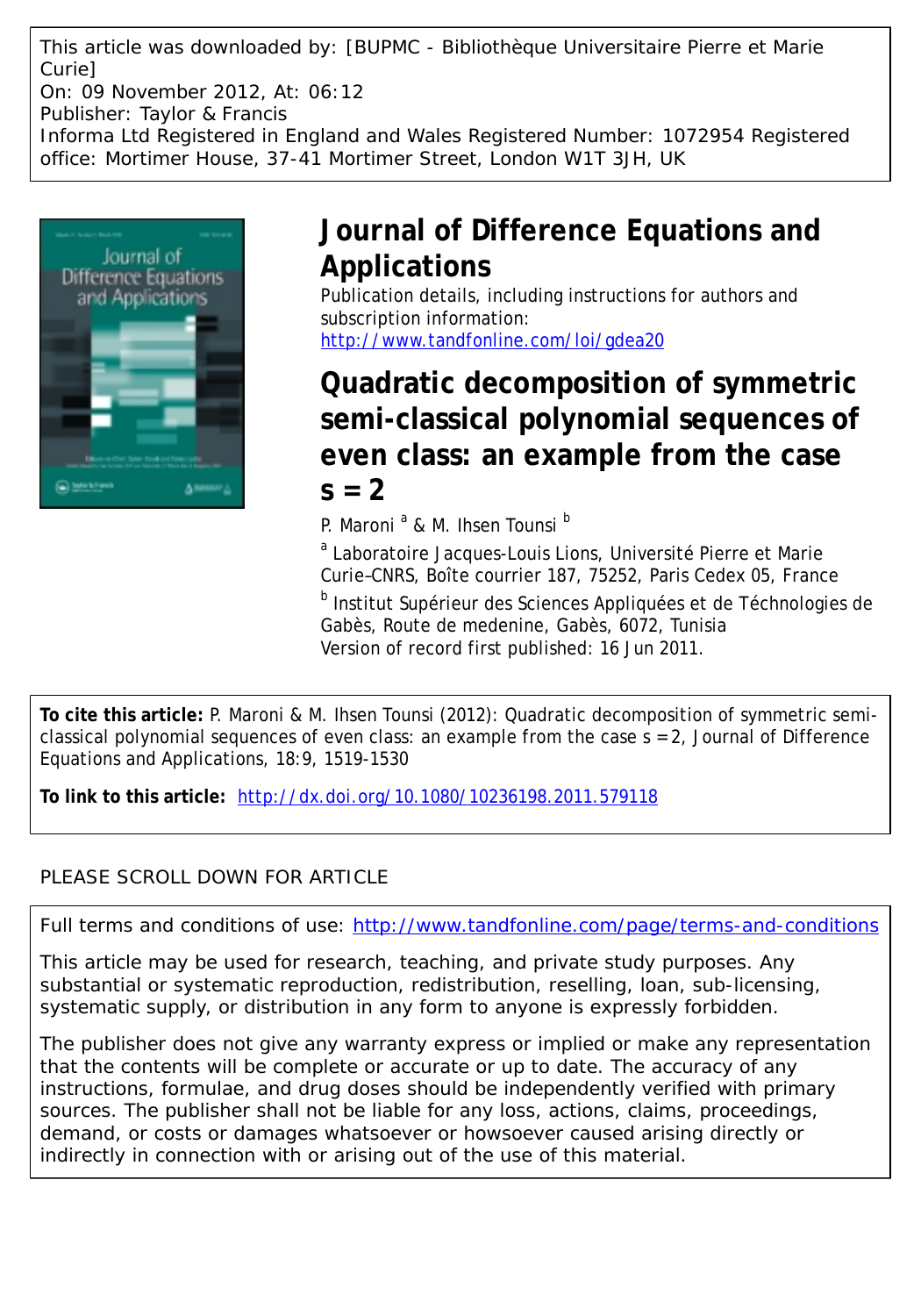

# Quadratic decomposition of symmetric semi-classical polynomial sequences of even class: an example from the case  $s = 2$

P. Maroni<sup>a1</sup> and M. Ihsen Tounsi<sup>b\*</sup>

<sup>a</sup>Laboratoire Jacques-Louis Lions, Université Pierre et Marie Curie–CNRS, Boîte courrier 187, 75252 Paris Cedex 05, France; <sup>b</sup>Institut Supérieur des Sciences Appliquées et de Téchnologies de Gabès, Route de medenine, Gabès 6072, Tunisia

(Received 31 August 2010; final version received 25 March 2011)

In the present work, we deal with the quadratic decomposition of symmetric semi-classical polynomial sequences of even class. An example from class 2 is settled. We give an integral representation of the considered symmetric form.

Keywords: orthogonal polynomials; symmetric sequences; semi-classical sequences; quadratic decomposition

AMS(MOS) Subject Classification: 33C45; 42C05

#### 1. Introduction

Recently, some authors have studied symmetric semi-classical polynomials of class 2 through the framework of quadratic decomposition [2,13]. But in those papers, there are no general results on symmetric semi-classical polynomials of class  $s = 2$ , the case  $s = 1$  was carried out in Ref. [1]. It is the aim of this paper to give some general properties of symmetric semi-classical polynomials of even class. The case of odd class will be settled in a forthcoming paper.

## 2. Preliminary results

Let P be the vector space of polynomials with coefficients in  $\mathbb C$  and  $\mathcal P'$  its dual. We denote by  $\langle v, f \rangle$  the effect of  $v \in \mathcal{P}'$  on  $f \in \mathcal{P}$ . For  $n \geq 0$ ,  $\langle v \rangle_n = \langle v, x^n \rangle$  are the moments of  $v$ .

In particular, a linear form is called symmetric if all of its moments of odd order are 0 [3]. We define in the space  $\mathcal{P}'$  the derivative v' of the form v by  $\langle v', f \rangle := -\langle v, f' \rangle$ , the left multiplication by a polynomial hy by  $\langle h v, f \rangle := \langle v, h f \rangle$ , the shifted form  $h_d v$  by  $\langle h_d v, f \rangle :=$  $\langle v, h_d f \rangle = \langle v, f(\mathrm{d}x) \rangle$  and the inverse multiplication by a polynomial of degree 1  $(x - c)^{-1}v$ , through [4]

$$
\langle (x-c)^{-1}v, f \rangle := \langle v, \theta_c f \rangle \text{ with } (\theta_c f)(x) := \frac{f(x) - f(c)}{x - c}, \quad f \in \mathcal{P}.
$$

We also denote  $(f(\xi))(x) = f(x)$  for the dummy variable  $\xi$ .

Let us introduce the operator  $\sigma : \mathcal{P} \to \mathcal{P}$  defined by  $\sigma(f)(x) := f(x^2)$ . By duality, the linear form  $\sigma(v)$  is defined by  $\langle \sigma(v), f \rangle = \langle v, \sigma(f) \rangle$ . Thus, we have the following

\*Corresponding author. Email: mohamedihssen.tounsi@issatgb.rnu.tn

ISSN 1023-6198 print/ISSN 1563-5120 online  $© 2012 Taylor & Francis$ http://dx.doi.org/10.1080/10236198.2011.579118 http://www.tandfonline.com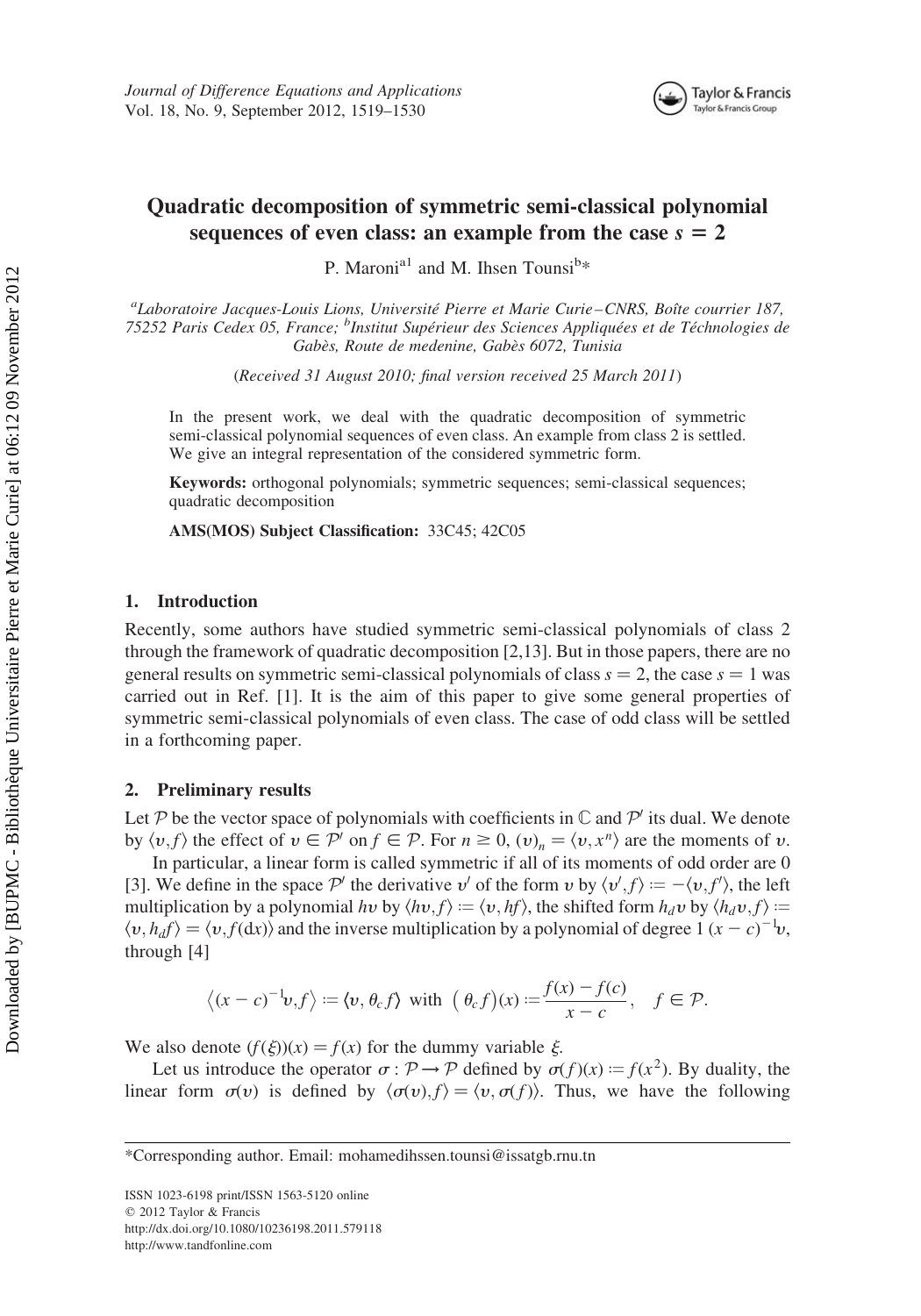elementary properties of operator  $\sigma$  in the space  $\mathcal{P}'$  that we will need in Section 3, see [1,12],

$$
f(x)\sigma(v) = \sigma(f(x^2)v), \quad \sigma(v') = 2(\sigma(xv))', \quad v \in \mathcal{P}', \ f \in \mathcal{P}.
$$
 (2.1)

Let us recall that a form  $w$  is called regular if we can associate with it a monic polynomial sequence (MPS)  $\{W_n\}_{n\geq 0}$  with deg  $W_n = n$  such that  $\langle w, W_m W_n \rangle = r_n \delta_{n,m}$ ,  $r_n \neq 0$ ,  $n, m \geq 0$ . Sequence  $\{W_n\}_{n \geq 0}$  is said to be a monic orthogonal polynomial sequence (MOPS) with respect to the linear form  $w$ , which fulfils a second-order recurrence relation

$$
W_0(x) = 1, \quad W_1(x) = x - \beta_0,
$$
  
\n
$$
W_{n+2}(x) = (x - \beta_{n+1})W_{n+1}(x) - \gamma_{n+1}W_n(x), \quad \gamma_{n+1} \neq 0, \quad n \ge 0.
$$
\n(2.2)

A MPS  $\{W_n\}_{n\geq 0}$  is called symmetric if  $W_n(-x) = (-1)^n W_n(x)$ ,  $n \geq 0$ , see [3,10]. Chihara [3] showed that if  ${W_n}_{n=0}$  is orthogonal with respect to the form w, then the following assertions are equivalent:

- (a)  ${W_n}_{n \geq 0}$  is symmetric,
- (b) in the corresponding recurrence formula (2.2),  $\beta_n = 0$ ,  $\forall n \ge 0$  and
- (c)  $w$  is symmetric.

Furthermore, the MPSs  ${P_n}_{n\geq 0}$  and  ${R_n}_{n\geq 0}$ , given by the following quadratic decomposition

$$
W_{2n}(x) = P_n(x^2), \quad W_{2n+1}(x) = xR_n(x^2), \quad n \ge 0,
$$
\n(2.3)

are orthogonal, where  $u = \sigma(w)$  and  $v = \gamma_1^{-1} x \sigma(w)$  are their corresponding regular forms, respectively. For more details for the quadratic decomposition of MOPS, see [8].

# 3. Quadratic decomposition of symmetric semi-classical polynomial sequences of even class

Let us recall that a regular form w is called semi-classical if there exist two polynomials  $\Phi$ monic and  $\Psi$ , with deg  $\Psi \geq 1$ , such that w satisfies the following differential equation

$$
(\Phi w)' + \Psi w = 0. \tag{3.1}
$$

The pair  $(\Phi, \Psi)$  is not unique. Equation (3.1) can be simplified if and only if there exists a root c of  $\Phi$  such that  $\Phi'(c) + \Psi(c) = 0$  and  $\langle w, \theta_c \Psi + \theta_c^2 \Phi \rangle = 0$ . Then w fulfils the equation

$$
((\theta_c \Phi)w)' + \{\theta_c \Psi + \theta_c^2 \Phi\}w = 0.
$$

We call the class of w, the minimum value of the integer max $(\deg \Phi - 2, \deg \Psi - 1)$ for all pairs satisfying (3.1). The class of semi-classical form w is  $s =$ max $(\deg \Phi - 2, \deg \Psi - 1)$ , if and only if the following condition is satisfied [10]

$$
\prod_{c \in \mathcal{Z}_{\Phi}} \left\{ |\Phi'(c) + \Psi(c)| + |\langle w, \theta_c^2 \Phi + \theta_c \Psi \rangle| \right\} \neq 0, \tag{3.2}
$$

where  $\mathcal{Z}_{\Phi}$  is the set of 0s of  $\Phi$ .

When the form  $w$  is of class  $s$ , the corresponding MOPS is also called semi-classical of class s.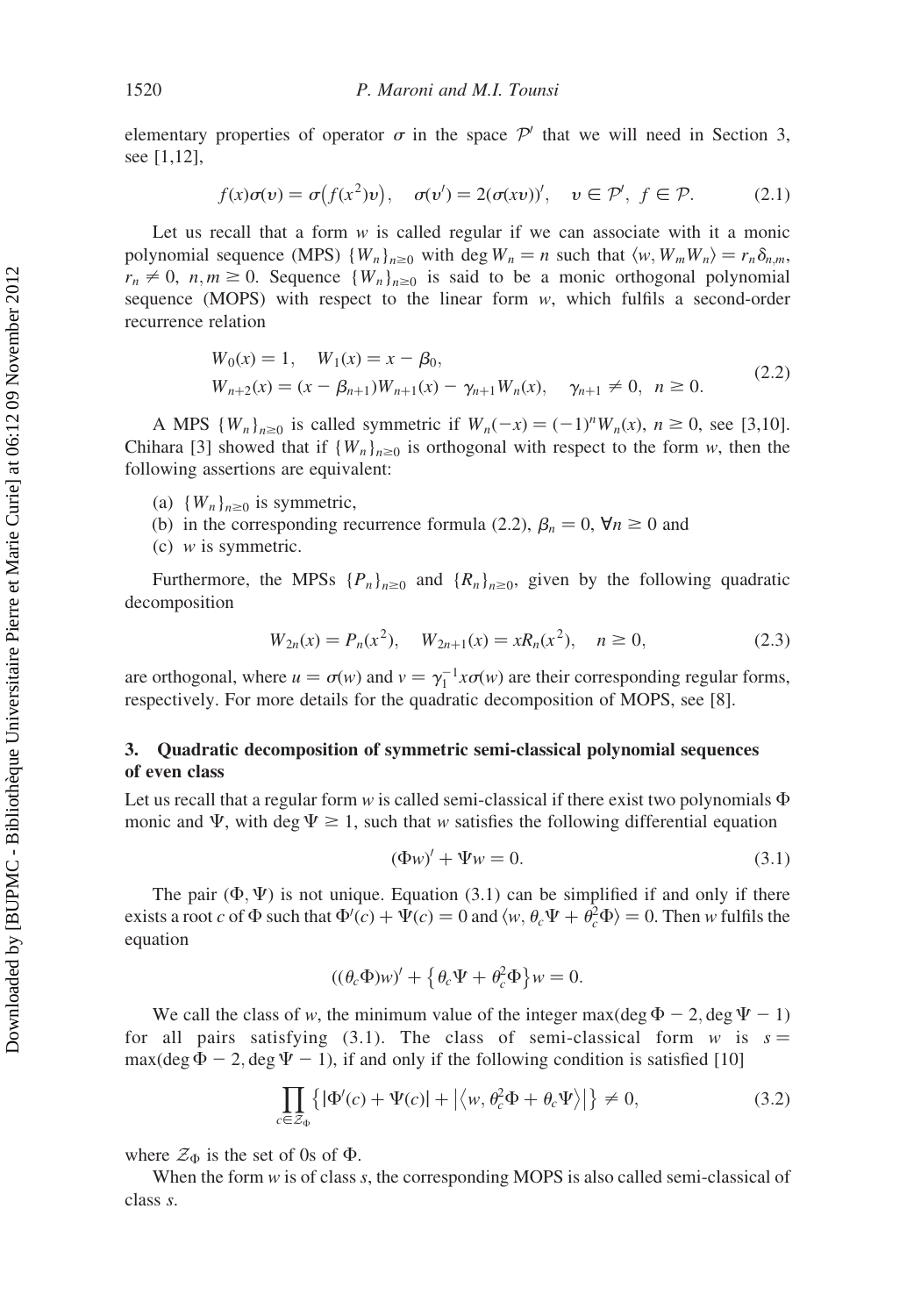An important result, given in Ref. [1], characterizes the elements of the linear differential equation satisfied by any symmetric semi-classical form. We have the following proposition.

## PROPOSITION 3.1. Let w be a symmetric semi-classical form satisfying equation (3.1).

If w is of even class, then  $\Phi$  is even and  $\Psi$  is odd. If w is of odd class, then  $\Phi$  is odd and  $\Psi$  is even.

In this section, we are concerned with the quadratic decomposition of the symmetric semi-classical (MOPS)  ${W_n}_{n \geq 0}$  of class 2s with respect to the normalized form w  $((w)<sub>0</sub> = 1)$  satisfying equation (3.1).

From Proposition 3.1, polynomials  $\Phi$  is even and  $\Psi$  is odd. Let  $\phi$  and  $\psi$  be two polynomials such that  $\Phi(x) = \phi(x^2)$  and  $\Psi(x) = x \psi(x^2)$ .

# 3.1 Class and differential functional equation of the form u

Multiplying equation  $(3.1)$  by x, we obtain

$$
(x\phi(x^2)w)' + (x^2\psi(x^2) - \phi(x^2))w = 0.
$$
 (3.3)

Applying operator  $\sigma$  in (3.3) and from its properties given in (2.1), the form  $u = \sigma(w)$ satisfies the following differential equation

$$
(\Phi_u u)' + \Psi_u u = 0,
$$
  
\n
$$
\Phi_u(x) = x\phi(x); \quad \Psi_u(x) = \frac{1}{2} \left( x\psi(x) - \phi(x) \right).
$$
\n(3.4)

Theorem 3.2. Let w be a symmetric semi-classical form of class 2s satisfying (3.1). Then the linear form  $u = \sigma(w)$  is also semi-classical of class s satisfying (3.4).

For the proof, we use the following result.

LEMMA 3.3. Let c be a root of the polynomial  $\phi$  and  $c_1$  be a square root of c. We have

$$
\langle u, \theta_c^2 \Phi_u + \theta_c \Psi_u \rangle = \frac{1}{2} \langle w, \theta_{c_1}^2 \Phi + \theta_{c_1} \Psi \rangle, \tag{3.5}
$$

$$
\Phi_u'(c) + \Psi_u(c) = \frac{1}{2}c_1(\Phi'(c_1) + \Psi(c_1)).
$$
\n(3.6)

*Proof.* We denote by  $\phi_c = \theta_c \phi$ . We have  $(\theta_c, \Phi)(x) = (x + c_1)\phi_c(x^2)$  and

$$
\left(\theta_{c_1}^2 \Phi\right)(x) = \phi_c(x^2) + 2c_1(x + c_1) \frac{\phi_c(x^2) - \phi_c(c_1^2)}{x^2 - c_1^2}.
$$

This expression can be written in terms of operator  $\sigma$ , thus we have

$$
\left(\theta_{c_1}^2 \Phi\right)(x) = \left(\sigma(\phi_c)\right)(x) + 2(c_1x + c)\left(\sigma(\theta_c \phi_c)\right)(x). \tag{3.7}
$$

Similarly, we verify that

$$
\left(\theta_{c_1}\Psi\right)(x) = (\sigma(\psi))(x) + (c + c_1x)(\sigma(\theta_c\psi))(x). \tag{3.8}
$$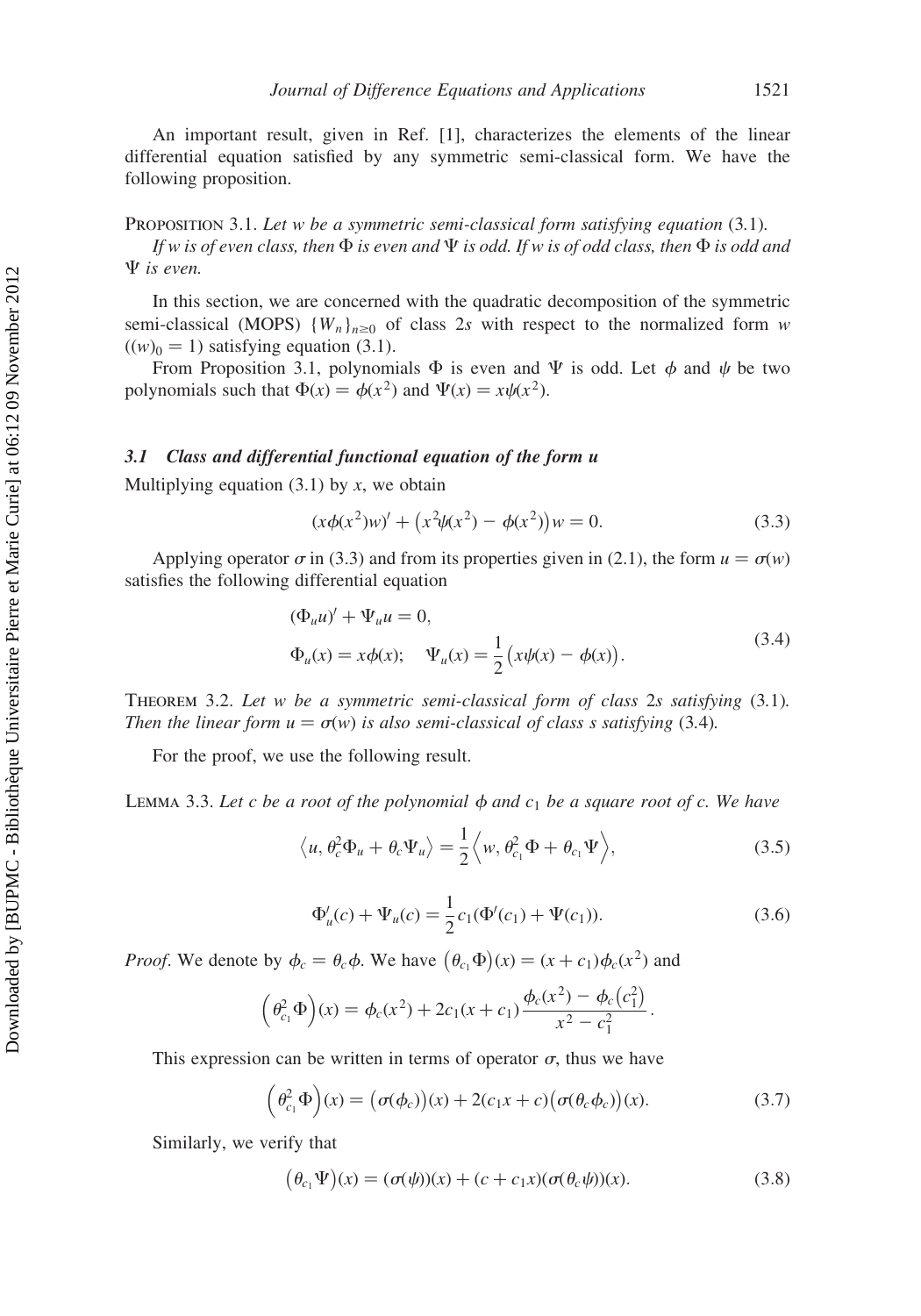Since w is symmetric and according to  $(3.7)$  and  $(3.8)$  we then obtain

$$
\langle w, \theta_{c_1}^2 \Phi + \theta_{c_1} \Psi \rangle = \langle u, 2c(\theta_c \phi_c) + \phi_c + \psi + c(\theta_c \psi) \rangle.
$$
 (3.9)

On the other hand, we have

$$
(\theta_c^2 \Phi_u)(x) = (\theta_c^2(\xi \phi(\xi)))(x) = (\theta_c(\phi + c\theta_c \phi))(x) = \phi_c(x) + c(\theta_c \phi_c)(x),
$$
  

$$
(\theta_c \Psi_u)(x) = \frac{1}{2} (\theta_c(\xi \psi(\xi) - \phi(\xi)))(x) = \frac{1}{2} (\psi(x) + c(\theta_c \psi)(x) - \phi_c(x)).
$$

Thus, we obtain

$$
\langle u, \theta_c^2 \Phi_u + \theta_c \Psi_u \rangle = \frac{1}{2} \langle u, 2c(\theta_c \phi_c) + \phi_c + \psi + c(\theta_c \psi) \rangle.
$$
 (3.10)

Comparing (3.9) and (3.10), we find (3.5). Next, from (3.4), an easy calculation gives  $(3.6)$ .

*Proof of Theorem* 3.2. First, from (3.4), we have  $\Phi_u'(0) + \Psi_u(0) = 2^{-1}\phi(0)$ .

Now suppose  $\Phi_u'(c) + \Psi_u(c) = 0$ , then  $c_1(\Phi'(c_1) + \Psi(c_1)) = 0$  from (3.6).

Since  $\Phi'(0) + \Psi(0) = 0$ , in any case  $\Phi'(c_1) + \Psi(c_1) = 0$  which means  $\langle w, \theta_{c_1}^2 \Phi +$  $\theta_{c_1}\Psi$   $\neq$  0 according to the assumption. Thus, from (3.5) of Lemma 3.3  $\langle u, \theta_c^2\Phi_u +$  $\theta_c \Psi_u$   $\neq$  0, and so equation (3.4) is not simplified. Therefore, the class of u is  $s_u = \max(\deg \Phi_u - 2, \deg \Psi_u - 1).$ 

Furthermore, following the assumption we have  $s = \max(\deg \phi - 1, \deg \psi)$ .

When deg  $\psi \neq \deg \phi - 1$ , we obtain deg  $\Psi_u - 1 = s$ . On the contrary, deg  $\psi =$ deg  $\phi$  - 1 implies deg  $\Psi_u$  - 1  $\leq$  s. In any cases, it is easy to see that  $s_u = s$ .

# 3.2 Class and differential functional equation of the form v

Let us now consider the form  $v = \gamma_1^{-1} x u$ . Thus, as was shown in Section 3.1, form v is also semi-classical. In fact, multiplying equation  $(3.4)$  by x, we get

$$
(\Phi_v v)' + \Psi_v v = 0,
$$
\n(3.11)

$$
\Phi_{\nu}(x) = \Phi_{u}(x), \quad \Psi_{\nu}(x) = \Psi_{u}(x) - \phi(x), \tag{3.12}
$$

where  $\Phi_u$  and  $\Psi_u$  are the polynomials given in (3.4).

THEOREM 3.4. Let w be a linear form having the same meaning as in Theorem 3.2. Then the linear form  $v = \gamma_1^{-1} x \sigma(w)$  is also semi-classical of class  $s_v$  satisfying

$$
(\Phi_v v)' + \Psi_v v = 0.
$$
 (3.13)

Moreover,

- (i) If  $\phi(0) \neq 0$ , then  $s_v = s$ ,  $\Phi_v(x) = x\phi(x)$  and  $\Psi_v(x) = (1/2)(x\psi(x) 3\phi(x))$ .
- (ii) If  $\phi(0) = 0$ , then  $s_v = s 1$ ,  $\Phi_v(x) = \phi(x)$  and  $\Psi_v(x) = (1/2)(\psi(x) (\theta_0 \phi)(x))$ .

For the proof, we need the following lemma.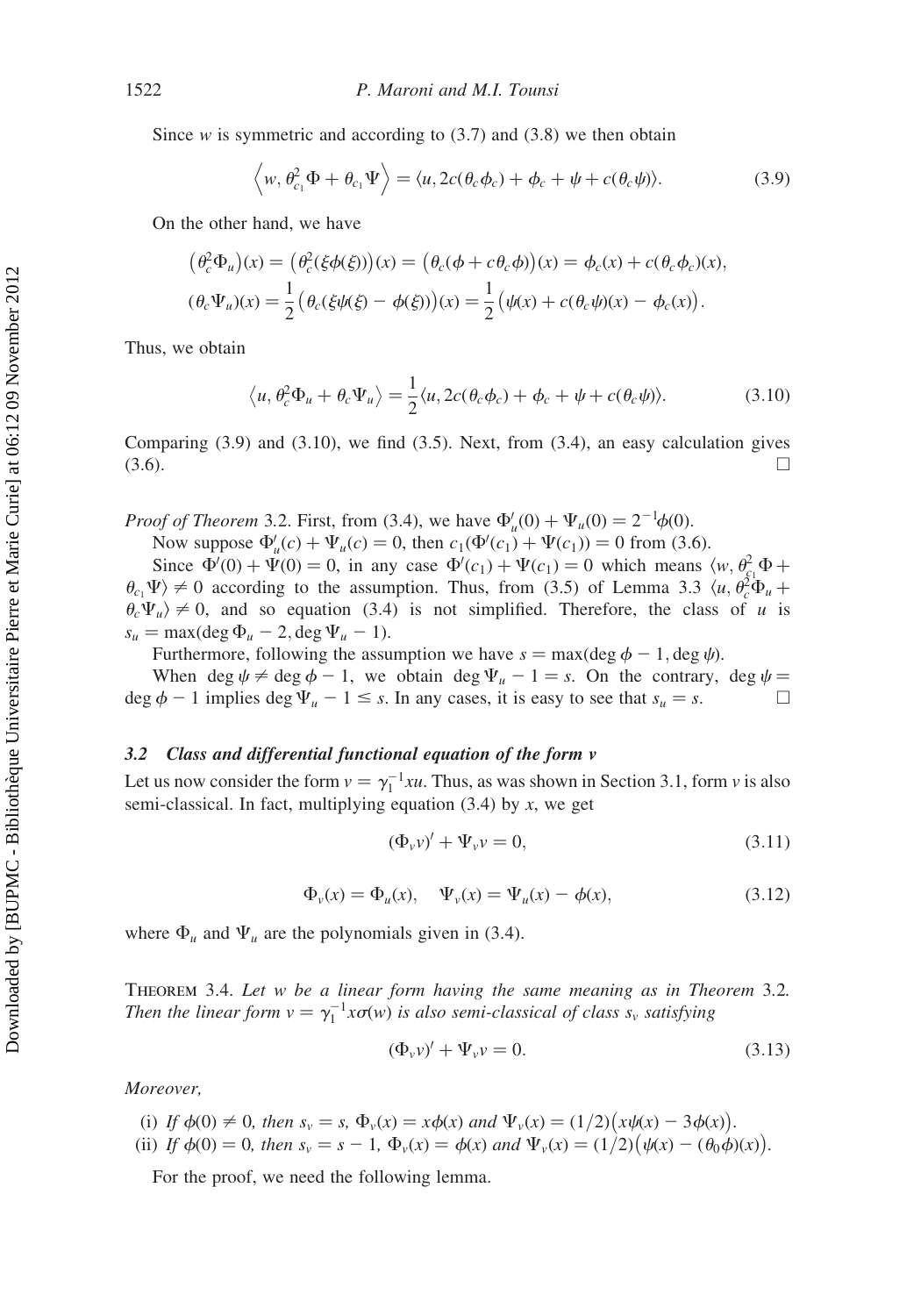Lemma 3.5.

(i) For all c root of the polynomial  $\phi$ , we have the following

$$
\langle v, \theta_c^2 \Phi_v + \theta_c \Psi_v \rangle = \frac{c}{\gamma_1} \langle u, \theta_c^2 \Phi_u + \theta_c \Psi_u \rangle - \frac{1}{\gamma_1} (\Phi_u'(c) + \Psi_u(c)), \quad (3.14)
$$

$$
\Phi'_{\nu}(c) + \Psi_{\nu}(c) = \Phi'_{\nu}(c) + \Psi_{\nu}(c).
$$
\n(3.15)

(ii) The class of v depends only on the zero  $x = 0$  of the polynomial  $\phi$ .

Proof. (i) According to (3.12), we have

$$
\langle v, \theta_c^2 \Phi_v + \theta_c \Psi_v \rangle = \frac{1}{\gamma_1} \langle u, x(\theta_c^2 \Phi_u)(x) + x(\theta_c(\Psi_u - \phi))(x) \rangle.
$$
 (3.16)

Since  $\Phi_u(x) = x\phi(x)$ , we can write

$$
(\theta_c \Phi_u)(x) = (\theta_c(\xi - c)\phi(\xi))(x) + c(\theta_c \phi)(x) = \phi(x) + c(\theta_c \phi)(x).
$$

So,

$$
x(\theta_c^2 \Phi_u)(x) = c(\theta_c^2 \Phi_u)(x) + \phi(x) + c(\theta_c \phi)(x) - \Phi_u'(c). \tag{3.17}
$$

Moreover, we have

$$
x(\theta_c(\Psi_u - \phi))(x) = \Psi_u(x) - \phi(x) - \Psi_u(c) + c(\theta_c(\Psi_u - \phi))(x).
$$
 (3.18)

Adding  $(3.17)$  and  $(3.18)$ , we obtain

$$
x(\theta_c^2 \Phi_u)(x) + x(\theta_c(\Psi_u - \phi))(x) = c(\theta_c^2 \Phi_u + \theta_c \Psi_u)(x) - {\Phi'_u(c) + \Psi_u(c)} + \Psi_u(x).
$$

Then (3.16) becomes

$$
\langle v, \theta_c^2 \Phi_v + \theta_c \Psi_v \rangle = \frac{c}{\gamma_1} \langle u, \theta_c^2 \Phi_u + \theta_c \Psi_u \rangle - \frac{1}{\gamma_1} (\Phi_u'(c) + \Psi_u(c)) - \frac{1}{\gamma_1} \langle u, \Psi_u \rangle.
$$

This yields (3.14), since  $\langle u, \Psi_u \rangle = 0$ , from (3.4). Next, it is easy to find (3.15) from (3.12).

(ii) Let c be a root of  $\Phi_{\nu}$ , such that  $c \neq 0$ .

If  $\Phi'_{\nu}(c) + \Psi_{\nu}(c) = 0$ , it follows that  $\langle v, \theta_c^2 \Phi_{\nu} + \theta_c \Psi_{\nu} \rangle \neq 0$  from (3.14) and (3.15). Then, we cannot simplify equation (3.11) by  $x - c$  for  $c \neq 0$  and we get the desired  $\Box$  result.

*Proof of Theorem* 3.4. From (3.12), we have  $\Phi_{\nu}'(0) + \Psi_{\nu}(0) = -(1/2) \phi(0)$ .

(i) If  $\phi(0) \neq 0$  and according to Lemma 3.5, we cannot simplify equation (3.11). Then the class of v is  $s_v = \max(\deg \Phi_v - 2, \deg \Psi_v - 1)$ .

Here if  $\deg \phi \neq \deg \Psi_u$ , we obtain  $\deg \Psi_v = \max(\deg \Psi_u, \deg \Phi_u - 1)$ . Then deg  $\Psi_v$  – 1 = s, from Theorem 3.2.

If deg  $\phi = \deg \Psi_u$ , we have  $\deg \Psi_v \leq \deg \phi$ . Then  $\deg \Phi_v - 2 = \deg \phi - 1 \geq 1$  $\deg \Psi_{v}$  – 1. This gives that  $s_{v} = s$ .

(ii) If  $\phi(0) = 0$ . From (3.12), we write  $\theta_0^2 \Phi_v = \theta_0 \phi$ ,  $\theta_0 \Psi_v = \theta_0 \Psi_u - \theta_0 \phi$ . Then

$$
\langle v, \theta_0^2 \Phi_v + \theta_0 \Psi_v \rangle = \frac{1}{\gamma_1} (\langle u, \Psi_u \rangle - \Psi_u(0)) = 0,
$$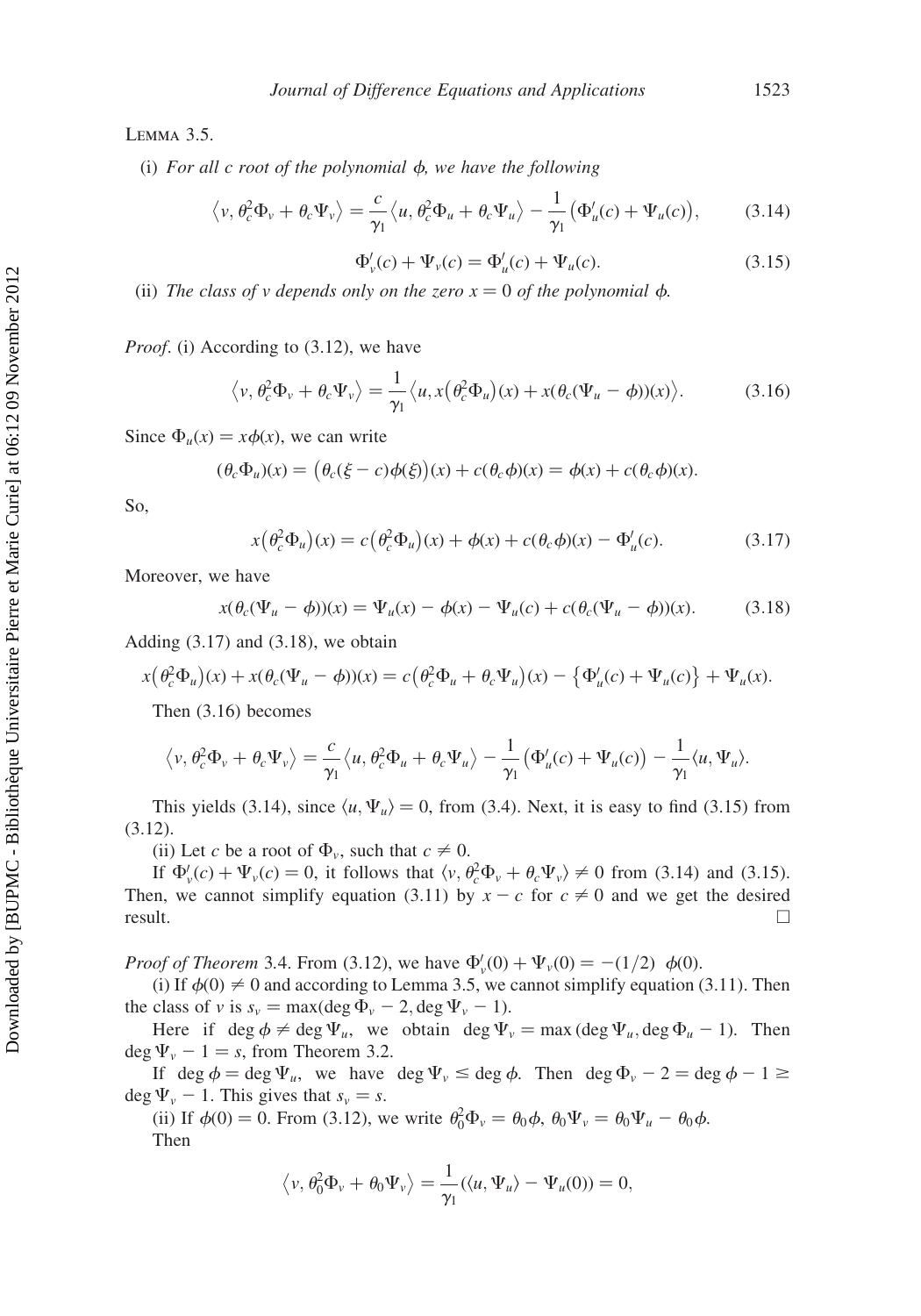since  $\langle u, \Psi_u \rangle = 0$  and  $\Psi_u(0) = -(1/2)\phi(0) = 0$ , from (3.4). Therefore, equation (3.11) can be simplified by x and becomes  $(\tilde{\Phi}_v v)' + \tilde{\Psi}_v v = 0$ , with

$$
\tilde{\Phi}_\nu(x) = \phi(x)
$$
 and  $\tilde{\Psi}_\nu(x) = \frac{1}{2} (\psi(x) - (\theta_0 \phi)(x)).$  (3.19)

Next, from (3.19) we write

$$
\tilde{\Phi}'_{\nu}(0) + \tilde{\Psi}_{\nu}(0) = \frac{1}{2} (\phi'(0) + \psi(0))
$$
\n(3.20)

and

$$
\langle v, \theta_0^2 \tilde{\Phi}_v + \theta_0 \tilde{\Psi}_v \rangle = \frac{1}{2\gamma_1} \{ \langle u, \theta_0 \phi + \psi \rangle - (\phi'(0) + \psi(0)) \}.
$$
 (3.21)

Assuming that  $\phi'(0) + \psi(0) = 0$ . Then

$$
\langle v, \theta_0^2 \tilde{\Phi}_v + \theta_0 \tilde{\Psi}_v \rangle = \frac{1}{2\gamma_1} \langle u, \theta_0 \phi + \psi \rangle, \tag{3.22}
$$

according to (3.20) and (3.21). On the other hand, writing (3.10) with  $c = 0$ , we get

$$
\langle u, \theta_0^2 \Phi_u + \theta_0 \Psi_u \rangle = \frac{1}{2} \langle u, \theta_0 \phi + \psi \rangle.
$$
 (3.23)

Formulae (3.22) and (3.23) imply

$$
\langle v, \theta_0^2 \tilde{\Phi}_v + \theta_0 \tilde{\Psi}_v \rangle = \frac{1}{\gamma_1} \langle u, \theta_0^2 \Phi_u + \theta_0 \Psi_u \rangle.
$$
 (3.24)

Because  $(\Phi_u)'(0) + \Psi_u(0) = 0$ , then necessarily  $\langle u, \theta_0^2 \Phi_u + \theta_0 \Psi_u \rangle \neq 0$  from Theorem 3.2.

It follows from (3.24) that  $\langle v, \theta_0^2 \tilde{\Phi}_v + \theta_0 \tilde{\Psi}_v \rangle \neq 0$  and so equation (3.11) is only simplified once by x. It is easy to see that deg  $\tilde{\Phi}_v = \deg \Phi_u - 1$  and  $\deg \tilde{\Psi}_v = \deg \Psi_u - 1$ . Hence, form v is of class  $s - 1$  satisfying (3.19).

## 4. An example from the case  $s = 2$

## 4.1 Canonical cases

In this part, we quote the canonical cases of the symmetric semi-classical form of class  $s = 2$ , when deg  $\Phi \leq 4$  and  $1 \leq \deg \Psi \leq 3$ . In accordance with the degree of the even polynomial  $\Phi$ , we establish three situations: deg $\Phi = 4$ , deg  $\Phi = 2$  and  $\Phi(x) = 1$ . By a suitable shifting and considering the multiplicity order of  $0$  of  $\Phi$ , we get the following canonical cases.

I. deg  $\Phi = 4$  and  $\Psi(x) = x(b_1x^2 + b_2)$  with  $|b_1| + |b_2| \neq 0$ .  $(I_a) \Phi(x) = (x^2 - 1)(x^2 - a^2)$  with  $a \neq 0$  and  $a^2 \neq 1$ ,  $(I<sub>b</sub>) \Phi(x) = x<sup>2</sup>(x<sup>2</sup> - 1),$  $(I_c) \Phi(x) = (x^2 - 1)^2$  and  $(I_d) \Phi(x) = x^4$ . II. deg  $\Phi = 2$  and  $\Psi(x) = x(b_1x^2 + b_2)$  with  $b_1 \neq 0$ . (II<sub>a</sub>)  $\Phi(x) = x^2 - 1$  and (II<sub>b</sub>)  $\Phi(x) = x^2$ . III.  $\Phi(x) = 1$  and  $\Psi(x) = x(b_1x^2 + b_2)$  with  $b_1 \neq 0$ . Thus, we have produced seven

canonical symmetric semi-classical forms of class  $s = 2$ .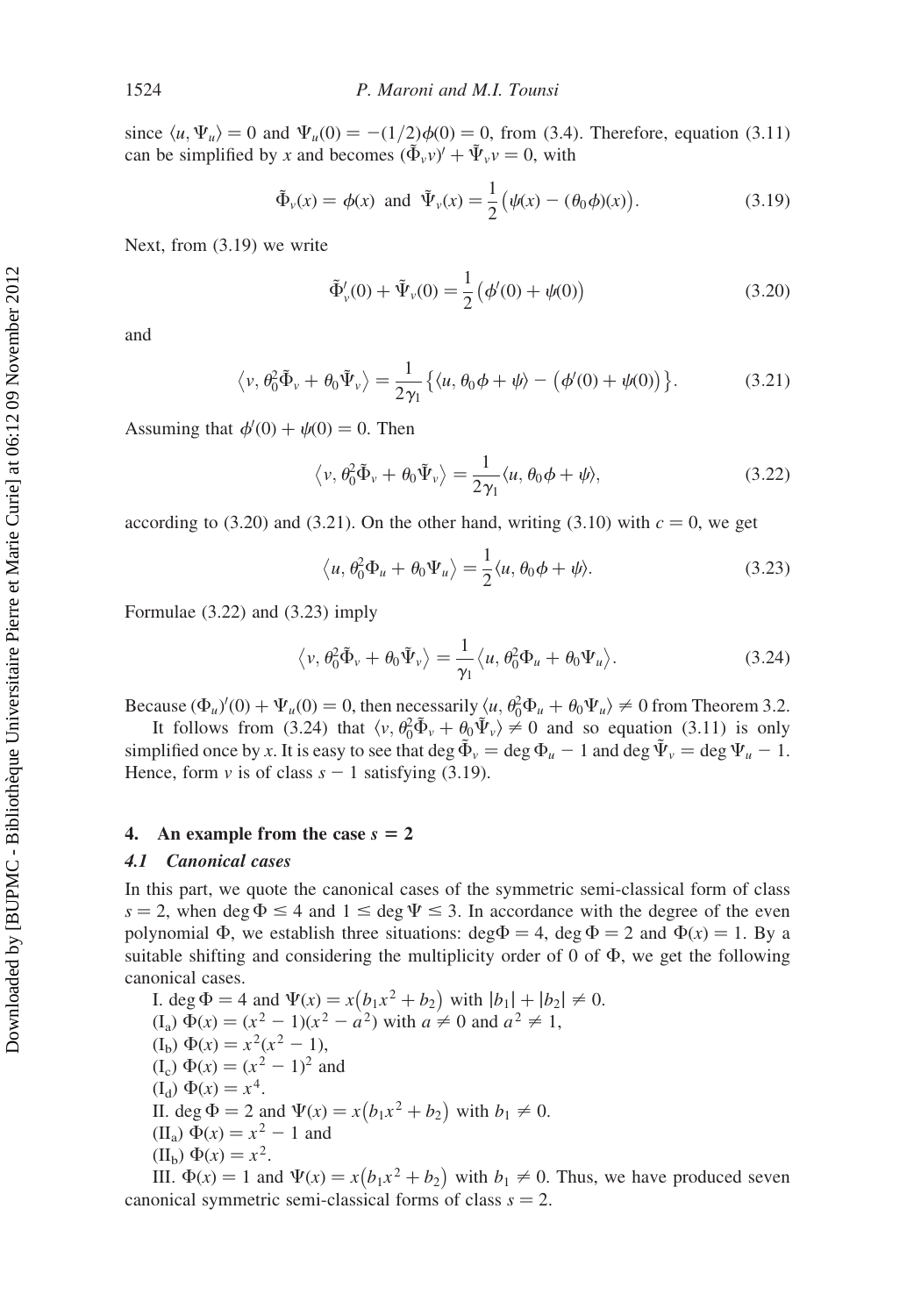It follows, from Theorems 3.2 and 3.4, that the linear form  $u = \sigma(w)$  is of class  $s = 1$ and the form  $v = \gamma_1^{-1}xu$  is of class  $s = 0$  in the cases  $I_b$ ,  $I_d$  and  $II_b$  when  $\Phi(0) = 0$  and of class  $s = 1$  in the other cases.

# 4.2 Study of the case  $II<sub>b</sub>$

In the sequel, we focus attention on case  $II<sub>b</sub>$ , just studied in other contexts, see [2,6] and also [13], where the authors use another method. Because w is of class  $s = 2$ , we must establish condition (3.2) with  $\Phi(x) = x^2$  and  $\Psi(x) = x(b_1x^2 + b_2)$ ,  $b_1 \neq 0$ , this leads to

$$
b_1 \gamma_1 + 1 + b_2 \neq 0
$$
, where  $\gamma_1 = (w)_2$ . (4.1)

From a suitable transformation with the linear operator  $h_{\sqrt{2/b_1}}$ , we can choose  $b_1 = 2$ , then while denoting  $b_2 = -2\alpha - 1$ , the functional equation fulfilled by w becomes

$$
(x2w)' + x(2x2 - 2\alpha - 1)w = 0,(w)0 = 1, (w)1 = 0, (w)2 = \gamma1, with \gamma1 \neq \alpha.
$$
 (4.2)

Following Theorems 3.2 and 3.4, the form  $u = \sigma(w)$  is of class  $s = 1$  fulfilling (3.4) with

$$
\Phi_u(x) = x^2; \quad \Psi_u(x) = x(x - \alpha - 1). \tag{4.3}
$$

Moreover,  $\nu$  is a classical form satisfying (3.11) with

$$
\Phi_{\nu}(x) = x; \quad \Psi_{\nu}(x) = x - \alpha - 1. \tag{4.4}
$$

We observe that  $v = \mathcal{L}(\alpha)$  is the Laguerre form with parameter  $\alpha$ , where  $\alpha \neq -n, n \geq 1$ . The elements of the second-order recurrence relation of its corresponding MOPS  ${R_n}_{n\geq 0}$ are given by Refs [3,9,11]

$$
\beta_n^R = 2n + \alpha + 1; \quad \gamma_{n+1}^R = (n+1)(n+\alpha+1), \quad n \ge 0.
$$
 (4.5)

Next, we need to study the regularity of the linear form  $u = \gamma_1 x^{-1} v + \delta_0$ , where  $\delta_0$  is the Dirac form at origin defined by  $\langle \delta_0, f \rangle = f(0)$ .

The inverse problem of the product of a form by a polynomial of degree 1 has been treated in Ref. [7]. Let us recall the following proposition.

PROPOSITION 4.1. Let v be a regular form. The linear form  $u = \gamma_1 x^{-1} v + \delta_0$  is regular if and only if  $\gamma_1 \neq \lambda_n$ ,  $n \geq 0$ , where

$$
\lambda_0 = 0, \quad \lambda_{n+1} = -\frac{R_{n+1}(0)}{R_n^{(1)}(0)}, \quad n \ge 0,
$$
\n(4.6)

with  $R_n^{(1)}(0) = \langle v, \theta_0 R_{n+1}(x) \rangle$ . Moreover,

$$
\beta_0^P = \beta_0^R - a_0; \quad \beta_{n+1}^P = \beta_{n+1}^R + a_n - a_{n+1}, \quad n \ge 0,
$$
  
\n
$$
\gamma_{n+1}^P = -a_n(a_n - \beta_n^R), \quad n \ge 0,
$$
\n(4.7)

where

$$
a_n = -\frac{R_{n+1}(0) + \gamma_1 R_n^{(1)}(0)}{R_n(0) + \gamma_1 R_{n-1}^{(1)}(0)}, \quad n \ge 0; \quad \text{with } R_{-1}^{(1)}(0) = 0. \tag{4.8}
$$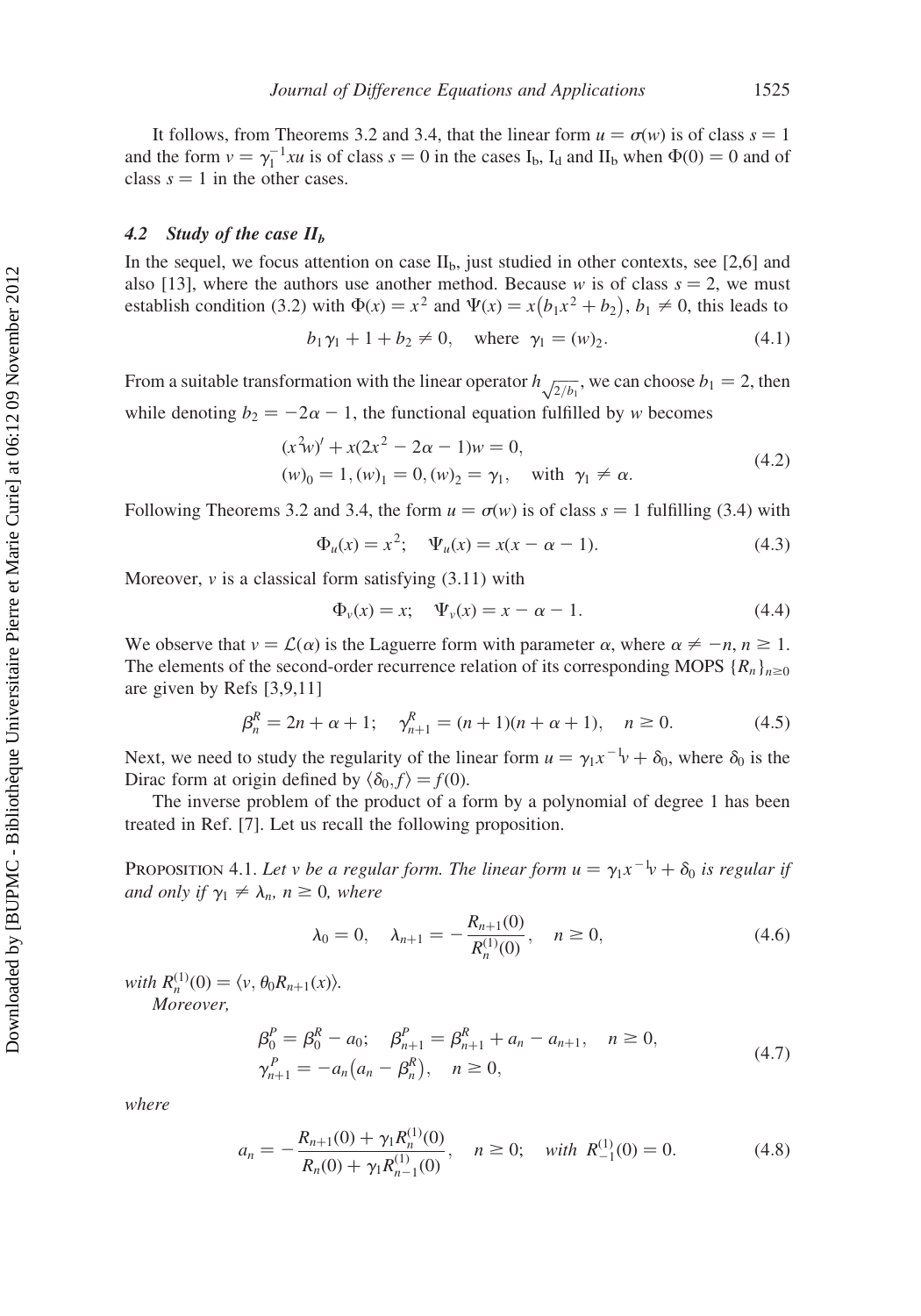In particular, we have the following result.

PROPOSITION 4.2. We consider v the Laguerre form with parameter  $\alpha$ , where  $\alpha \neq -n$ ,  $n \geq 1$ . The linear form  $u = \gamma_1 x^{-1} v + \delta_0$  is regular if and only if  $\gamma_1 \neq \lambda_n$ ,  $n \geq 0$ , where

$$
\lambda_0 = 0
$$
,  $\lambda_{n+1} = (e_n(\alpha))^{-1}$ ,  $n \ge 0$ ,

with

$$
e_n(\alpha) = \begin{cases} \frac{\Gamma(n+\alpha+2)-\Gamma(\alpha+1)(n+1)!}{\alpha \Gamma(n+\alpha+2)}, & \text{if } \alpha \neq 0, \\ \sum_{\nu=1}^{n+1} \frac{1}{\nu}, & \text{if } \alpha = 0, \end{cases}
$$
 (4.9)

Moreover, the elements of the second-order recurrence relation of its corresponding MOPS  ${P_n}_{n\geq 0}$  are given by

$$
\beta_0^P = \gamma_1; \quad \beta_{n+1}^P = 2n + \alpha + 3 + a_n - a_{n+1}, \quad n \ge 0,
$$
  

$$
\gamma_{n+1}^P = -a_n(a_n - 2n - \alpha - 1), \quad n \ge 0,
$$
 (4.10)

where

$$
a_n = (n + \alpha + 1) \frac{1 - \gamma_1 e_n(\alpha)}{1 - \gamma_1 e_{n-1}(\alpha)}, \quad n \ge 0,
$$
\n(4.11)

with  $e_{-1}(\alpha) = 0$ .

For the proof, we need the following identity.

LEMMA 4.3. For the complex number  $\alpha \neq -n$ ,  $n \geq 1$ , we have

$$
\sum_{\nu=0}^{n} {n+1 \choose \nu} \frac{(-1)^{\nu}}{(\alpha+n-\nu+1)} = (-1)^{n} e_n(\alpha), \quad n \ge 0.
$$
 (4.12)

*Proof.* First, for  $\alpha \neq 0$ , we use the following Gauss identity [5]

$$
{}_2F_1(-(n+1),b;c;1) = \frac{(c-b)_{n+1}}{(c)_{n+1}}, \quad n \ge 0,
$$
\n(4.13)

where  ${}_2F_1(a, b; c; z)$  is a hypergeometric function and  $(a)_n$  is Pochhammer's symbol given by

$$
(a)_n = \begin{cases} 1 & \text{if } n = 0 \\ a(a+1)\cdots(a+n-1) & \text{if } n \ge 1. \end{cases}
$$

For  $a \notin \mathbb{Z}$ , we can write  $(a)_n = \Gamma(a+n)/\Gamma(a)$ ,  $n \ge 0$ , where  $\Gamma$  is the Gamma function.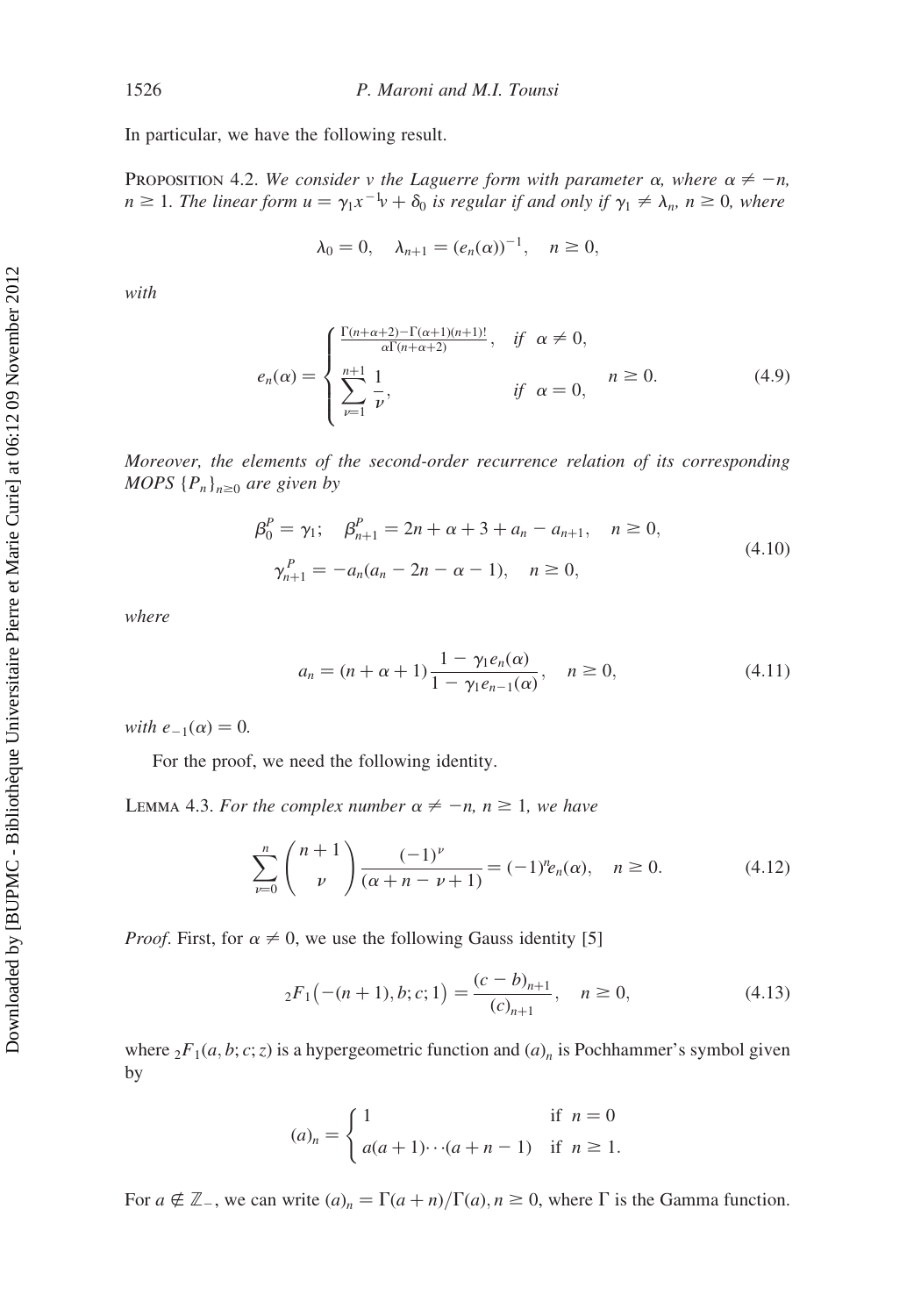Here, we take  $b = -(\alpha + n + 1)$  and  $c = -(\alpha + n)$  in identity (4.13). We have

$$
(- (n+1))_{\nu} = \begin{cases} (-1)^{\nu} \frac{(n+1)!}{(n-\nu+1)!}, & 0 \le \nu \le n+1, \\ 0, & \nu \ge n+2, \end{cases} \quad n \ge 0,
$$
  
(4.14)  

$$
\frac{(b)_{\nu}}{(c)_{\nu}} = \frac{n+\alpha+1}{n-\nu+\alpha+1} \quad \text{for } 0 \le \nu \le n+1,
$$

$$
(c - b)_{n+1} = (n+1)!, \text{ and } (c)_{n+1} = (-1)^{n+1} \frac{\Gamma(\alpha + n + 1)}{\Gamma(\alpha)} \quad n \ge 0. \tag{4.15}
$$

According to (4.14) and (4.15), relation (4.13) gives

$$
\sum_{\nu=0}^{n+1} {n+1 \choose \nu} \frac{(-1)^{\nu}}{(\alpha+n-\nu+1)} = (-1)^{n+1}(n+1)! \frac{\Gamma(\alpha)}{\Gamma(\alpha+n+2)}, \quad n \ge 0. \tag{4.16}
$$

This leads to (4.12).

Next, the right member of (4.12) depends on the complex number  $\alpha$ , having the following limit when  $\alpha$  tends to 0

$$
\lim_{\alpha \to 0} (-1)^n e_n(\alpha) = (-1)^n (F(1) - F(n+2)), \quad n \ge 0,
$$
\n(4.17)

where  $\ddot{F}$  is the digamma function defined as the logarithmic derivative of the gamma function:  $F(z) = \Gamma'(z)/\Gamma(z), z \in \mathbb{C} \backslash \mathbb{Z}$ .

According to the following recurrence relation

$$
F(z+n) = \sum_{\nu=0}^{n-1} \frac{1}{z+\nu} + F(z), \quad n \ge 1
$$

and from (4.17), we easily obtain (4.12) for  $\alpha = 0$ .

Proof of Proposition 4.2. Here, we have [3,7]

$$
R_n(0) = (-1)^n \frac{\Gamma(n + \alpha + 1)}{\Gamma(\alpha + 1)}, \quad n \ge 0,
$$
\n(4.18)

$$
R_n^{(1)}(0) = \frac{\Gamma(n+\alpha+2)(n+1)!}{\Gamma(\alpha+1)} \sum_{\nu=0}^n \frac{(-1)^{n-\nu}}{(\alpha+1+\nu)\Gamma(n-\nu+1)(\nu+1)!}, \quad n \ge 0. \tag{4.19}
$$

From the previous lemma, the value of  $R_n^{(1)}(0)$  for  $n \ge 0$  can be expressed as follows:

$$
R_n^{(1)}(0) = (-1)^n \frac{\Gamma(n + \alpha + 2)}{\Gamma(\alpha + 1)} e_n(\alpha), \quad n \ge 0.
$$
 (4.20)

Substituting (4.18) and (4.20) in (4.6) and (4.8), we then obtain (4.9) and (4.11).  $\Box$ 

Now, we give the regularity condition of the symmetric linear form  $w$  satisfied by (4.2) and the elements of second-order recurrence relation of its MOPS  $\{W_n\}_{n\geq 0}$ .

PROPOSITION 4.4. Let w be a symmetric linear form satisfying (4.2). Then, for all  $\alpha \neq -n$ ,  $n \ge 1$  and  $\gamma_1 \ne \lambda_n$ ,  $n \ge 0$  where  $\lambda_n$  is given in (4.9), w is semi-classical of class  $s = 2$ .

$$
\sqcup
$$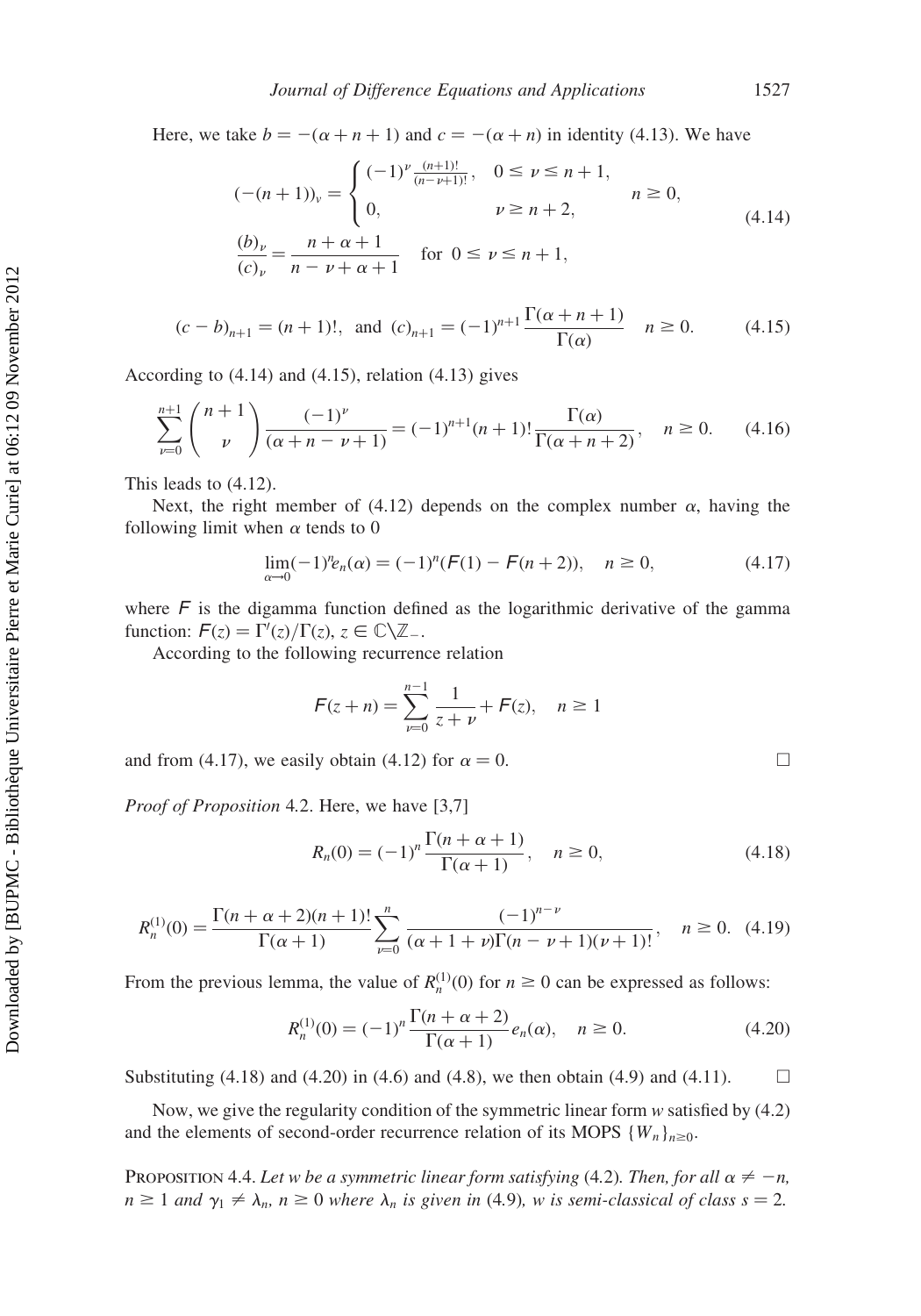Moreover, the elements of its corresponding MOPS  ${W_n}_{n\geq 0}$  are given by

$$
\gamma_{2n+2} = (n + \alpha + 1) \frac{1 - \gamma_1 e_n(\alpha)}{1 - \gamma_1 e_{n-1}(\alpha)}, \quad \gamma_{2n+3} = (n + 1) \frac{1 - \gamma_1 e_{n-1}(\alpha)}{1 - \gamma_1 e_n(\alpha)}, \quad n \ge 0, \ (4.21)
$$
  
with  $e_{-1}(\alpha) = 0$ .

*Proof.* We know that the symmetric form w is regular if and only if the forms  $u = \sigma(w)$  and  $v = \gamma_1^{-1}xu$  are regular [3,8]. Therefore and according to Proposition 4.2, we must have  $\alpha \neq -n, n \geq 1$  and  $\gamma_1 \neq \lambda_n, n \geq 0$ .

Substituting the polynomials of the quadratic decomposition (2.3) in relation (2.2), we obtain

$$
\gamma_{2n+1} + \gamma_{2n+2} = \beta_n^R; \quad \gamma_{2n+2}\gamma_{2n+3} = \gamma_{n+1}^R, \quad n \ge 0,
$$
\n(4.22)

$$
\gamma_{2n+2} + \gamma_{2n+3} = \beta_{n+1}^P; \quad \beta_0^P = \gamma_1; \quad \gamma_{2n+1}\gamma_{2n+2} = \gamma_{n+1}^P, \quad n \ge 0. \tag{4.23}
$$

On the other hand, from (4.7) and (4.22), we have

$$
\beta_{n+1}^P = \gamma_{2n+3} + \gamma_{2n+4} + a_n - a_{n+1}, \quad n \ge 0.
$$
 (4.24)

While comparing (4.24) and (4.23), we get

$$
\gamma_{2n+4} - \gamma_{2n+2} = a_{n+1} - a_n, \quad n \ge 0.
$$

By iteration, this gives

$$
\gamma_{2n+2}=a_n,\quad n\geq 0,
$$

since  $\gamma_2 = \alpha + 1 - \gamma_1 = a_0$ , from (4.5), (4.7) and (4.11).

Hence,  $(4.21)$  holds from  $(4.11)$  and  $(4.22)$ .

## 4.3 Integral representation

Regarding the integral representation of the form  $w$ , we start with the representation of the Laguerre form  $v = \mathcal{L}(\alpha)$  for  $\Re(\alpha) > -1$  [3,11], we have

$$
\langle v, f \rangle = \frac{1}{\Gamma(\alpha + 1)} \int_0^{+\infty} x^{\alpha} e^{-x} f(x) dx, \quad f \in \mathcal{P}.
$$
 (4.25)

Thus, the linear form  $u = \gamma_1 x^{-1} v + \delta_0$  possesses the following representation

$$
\langle u, f \rangle = \frac{\gamma_1}{\Gamma(\alpha+1)} \int_0^{+\infty} x^{\alpha-1} e^{-x} f(x) dx + \left(1 - \frac{\gamma_1}{\alpha}\right) f(0), \quad \Re(\alpha) > 0. \tag{4.26}
$$

We first decompose the polynomial  $f$  as follows:

$$
f(x) = f_1(x^2) + xf_2(x^2).
$$
 (4.27)

Because w is symmetric, we have  $\langle w, f \rangle = \langle u, f_1 \rangle$  and with the change of the variable because *w* is symmetric, v<br>  $t = \sqrt{x}$  in (4.26), we obtain

$$
\langle w, f \rangle = \frac{2\gamma_1}{\Gamma(\alpha+1)} \int_0^{+\infty} t^{2\alpha-1} e^{-t^2} f_1(t^2) dt + \left(1 - \frac{\gamma_1}{\alpha}\right) f_1(0), \quad f \in \mathcal{P}.
$$
 (4.28)

$$
\Box
$$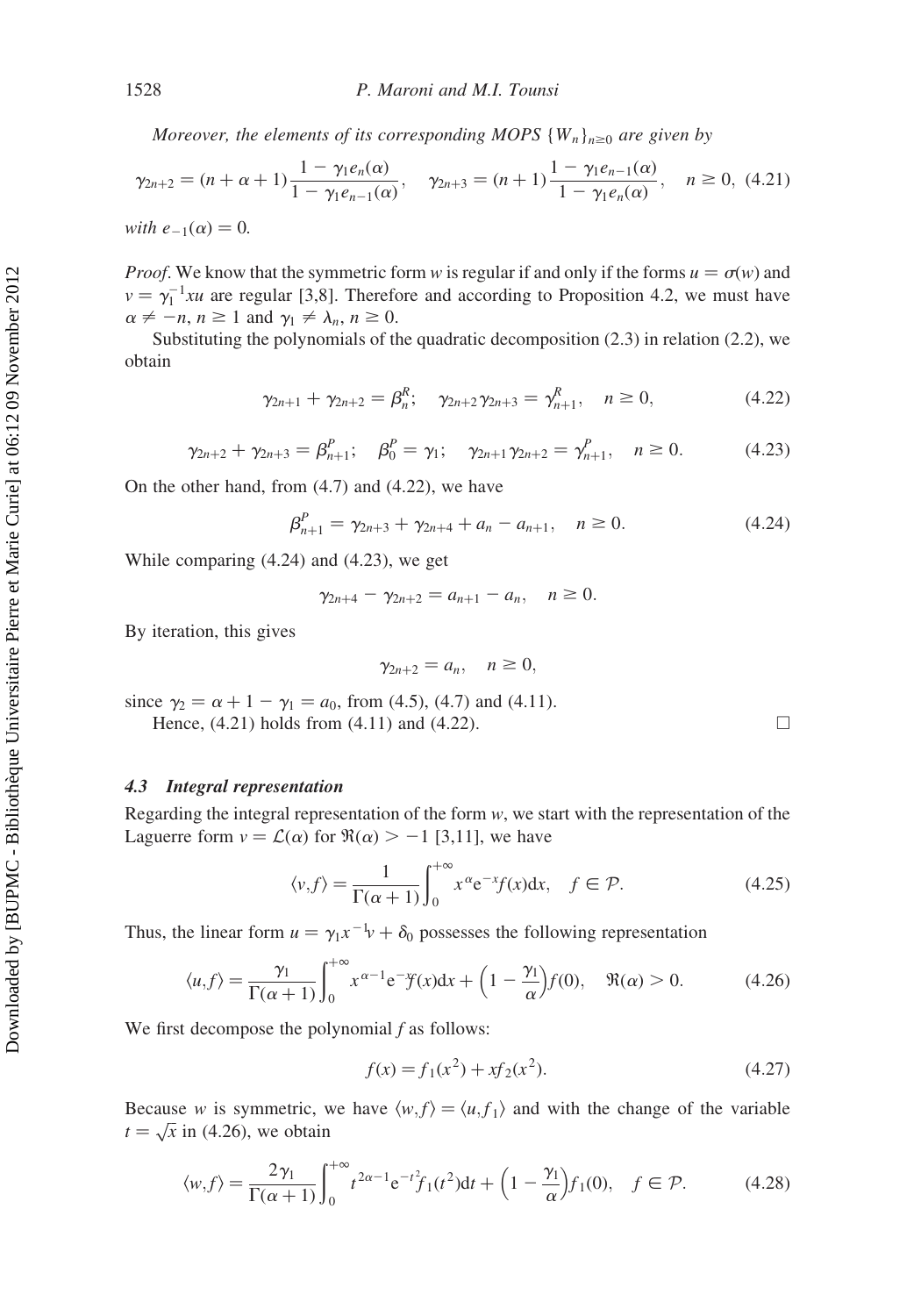Next, we observe that

$$
\int_{-\infty}^{+\infty} t|t|^{2\alpha-1} e^{-t^2} f_2(t^2) dt = 0, \quad \Re(\alpha) > 0,
$$

and from  $(4.27)$ , relation  $(4.28)$  gives the integral representation of the form w for  $\Re(\alpha) > 0$ , then we get

$$
\langle w, f \rangle = \frac{\gamma_1}{\Gamma(\alpha+1)} \int_{-\infty}^{+\infty} |t|^{2\alpha-1} e^{-t^2} f(t) dt + \left(1 - \frac{\gamma_1}{\alpha}\right) f(0), \quad f \in \mathcal{P}.
$$
 (4.29)

We notice from  $(4.30)$  that the form w is a linear combination of the generalized Hermite form and of the Dirac measure delta. We have for  $\alpha \neq -n, n \geq 0$ ,

$$
w = \frac{\gamma_1}{\alpha} \mathcal{H}\left(\alpha - \frac{1}{2}\right) + \left(1 - \frac{\gamma_1}{\alpha}\right)\delta, \quad \gamma_1 \neq \alpha,
$$
 (4.30)

where  $\mathcal{H}(\mu)$  is the generalized Hermite symmetric form of parameter  $\mu$ , with  $\mu \neq -n-1/2$ ,  $n \ge 0$  and it is semi-classical of class  $s = 1$  satisfying [3,6]

$$
(x\mathcal{H}(\mu))' + (2x^2 - (2\mu + 1))\mathcal{H}(\mu) = 0, \quad (\mathcal{H}(\mu))_0 = 1.
$$
 (4.31)

We see that even moments of the form  $w$  can be expressed from the Laguerre form  $v = \mathcal{L}(\alpha)$ . We have [3,11] for all  $\alpha \neq -n, n \geq 1$ ,

$$
(\nu)_n = \frac{\Gamma(n + \alpha + 1)}{\Gamma(\alpha + 1)}, \quad n \ge 0.
$$
 (4.32)

It follows that

$$
(w)_0 = 1, \quad (w)_{2n+2} = \gamma_1 \frac{\Gamma(n+\alpha+1)}{\Gamma(\alpha+1)}, \quad n \ge 0,
$$
\n(4.33)

from (4.32) and since  $v = \gamma_1^{-1} x \sigma(w)$ .

## Note

1. Email: maroni@ann.jussieu.fr

#### References

- [1] J. Alaya and P. Maroni, Symmetric Laguerre–Hahn forms of class  $s = 1$ , Integral Transform. Spec. Funct. 4(4) (1996), pp. 81-92.
- [2] B. Bouras and J. Alaya, Symmetric semi-classical forms of class  $s = 2$  generalizing Hermite, Integral Transform. Spec. Funct. 18(10) (2007), pp. 715– 730.
- [3] T.S. Chihara, An Introduction to Orthogonal Polynomials, Gordon and Breach, New York, 1978.
- [4] J. Dini and P. Maroni, La multiplication d'une forme linéaire par une fraction rationnelle. Applications aux formes de Laguerre-Hahn, Ann. Polon. Math. 52 (1990), pp. 175 – 185.
- [5] N.N. Lebedev, Special Functions and their Applications, Prentice-Hall, Englewood Cliffs, NJ, 1965.
- [6] F. Marcellán and P. Maroni, Sur l'adjonction d'une masse de Dirac à une forme regulière et semi-classique, Ann. Mat. Pura Appl. IV 162 (1992), pp. 1-22.
- [7] P. Maroni, Sur la suite de Polynômes orthogonaux associée à la forme  $u = \delta_c + \lambda (x c)^{-1} L$ , Period Math. Hungar. 21(3) (1990), pp. 223– 248.